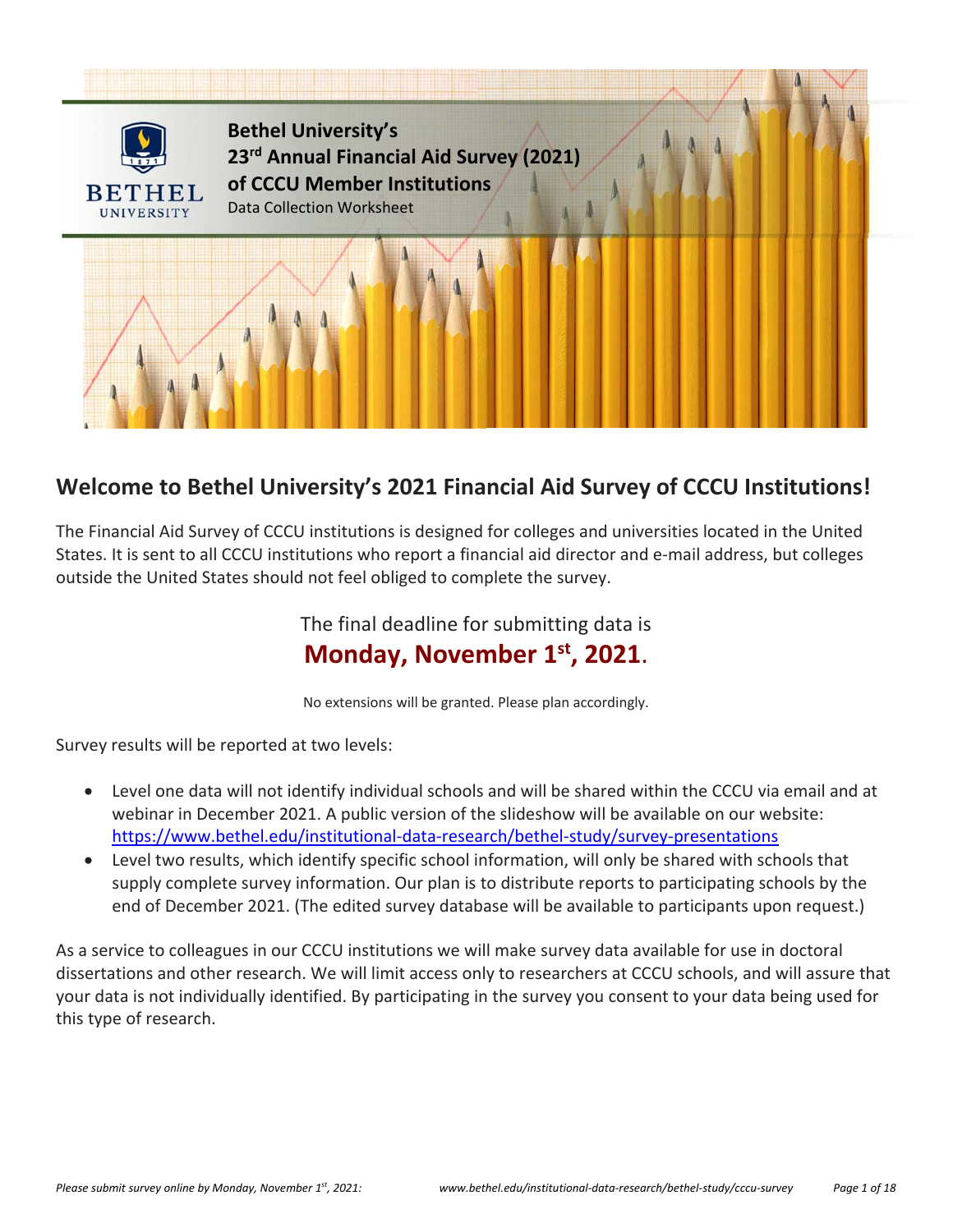Please contact us with questions:

Dan Nelson Chief Institutional Data & Research Officer Bethel University dc‐nelson@bethel.edu 651‐638‐6429

Jeff Olson Director of Financial Aid Bethel University jeff-olson@bethel.edu 651‐638‐6241

Stef Holm Institutional Data & Research Senior Lead Bethel University s‐holm@bethel.edu 651‐635‐1010

**Survey Notes:** We use Qualtrics to create and distribute this survey. Qualtrics **allows the user to exit the survey and come back later** to complete it (this assumes that you are using a computer enabled with cookies and are returning to the survey from the same computer). Because we have no control over the "save" process, our recommendation is still that participants complete the survey in one sitting, completing this paper survey form prior to entering data online.

**Changes for the 2021 version:** No significant changes have been made for the 2021 survey version.

**Changes for the 2020 version:** No significant changes have been made for the 2020 survey version.

**Changes for the 2019 version:** No significant changes have been made for the 2019 survey version.

**Changes for the 2018 version:** No significant changes have been made for the 2018 survey version.

**Changes for the 2017 version:** No significant changes have been made for the 2017 survey version.

**Changes for the 2016 version:** No significant changes have been made for the 2016 survey version.

**Changes for the 2015 version:** No significant changes have been made for the 2015 survey version.

**Changes for the 2014 version:** Definitions for enrollment headcounts (Section 1, part C) were revisited to add additional clarity and align with FISAP definitions (see glossary).

Note: This worksheet should be used to collect your responses. Your responses must be submitted using our web entry form at: https://www.bethel.edu/institutional-dataresearch/bethel‐study/cccu‐survey.

# **Please do not submit this worksheet.**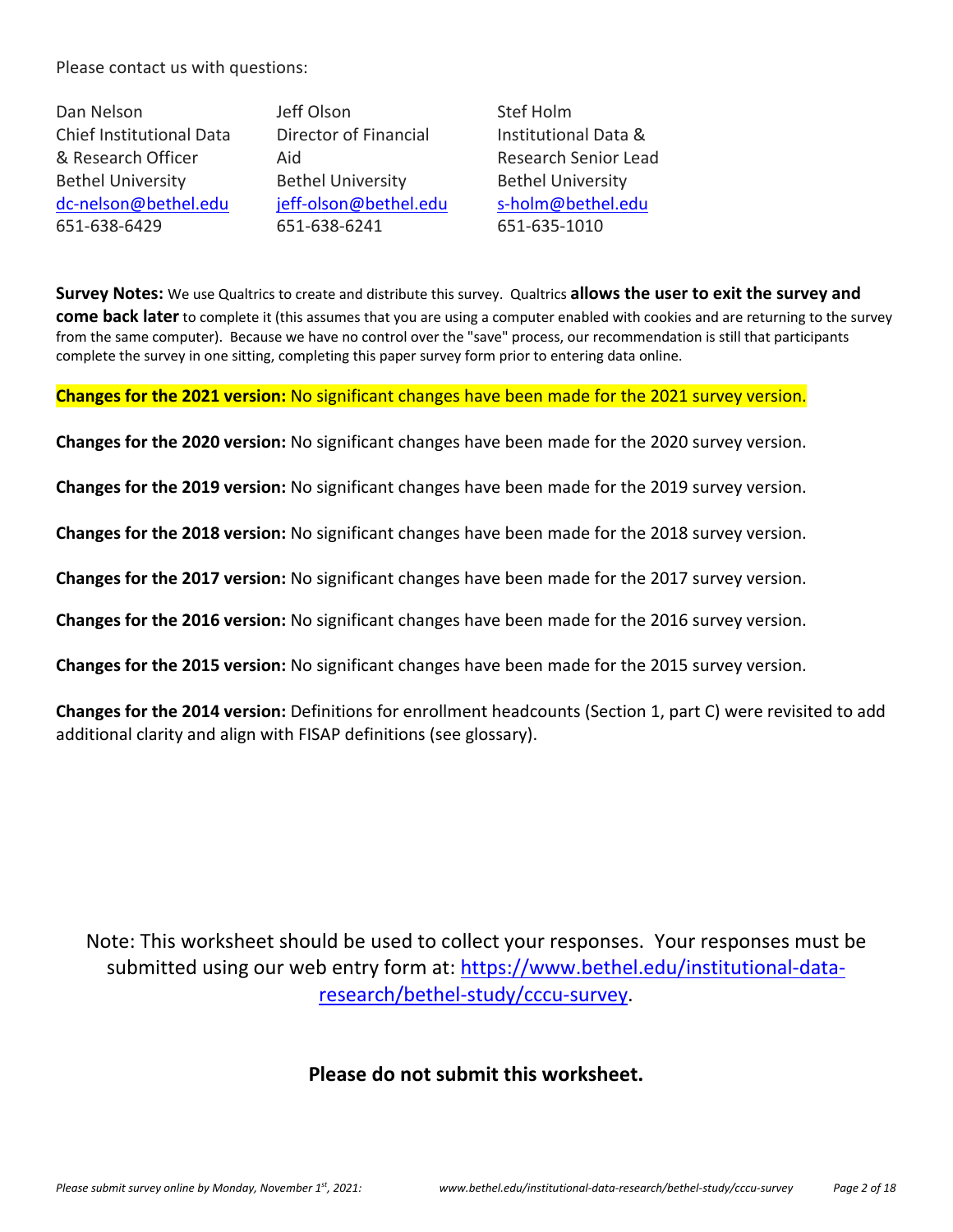# **Part I. Institutional Data, Enrollment, Retention & Discount Rates**

# **A. Respondent Information**

- 1. Name: \_\_\_\_\_\_\_\_\_\_\_\_\_\_\_\_\_\_\_\_\_\_\_\_\_\_\_\_\_\_
- 2. Title:
- 3. Email: \_\_\_\_\_\_\_\_\_\_\_\_\_\_\_\_\_\_\_\_\_\_\_\_\_\_\_\_\_\_
- 4. Phone: \_\_\_\_\_\_\_\_\_\_\_\_\_\_\_\_\_\_\_\_\_\_\_\_\_\_\_\_\_\_

# **B. Institutional Demographics**

- 1. Name of School: \_\_\_\_\_\_\_\_\_\_\_\_\_\_\_\_\_\_\_\_\_\_\_\_\_\_\_\_\_\_\_\_\_\_\_\_\_\_\_\_\_\_\_\_\_\_\_\_\_\_\_\_\_\_\_\_\_\_\_\_\_\_\_\_\_\_\_\_\_
- 2. School City:
- 3. School State: \_\_\_\_\_\_\_\_\_
- 4. Highest Degree Offered by institution:  $\Box$  Associate's  $\Box$  Bachelor's  $\Box$  Master's  $\Box$  Doctoral
- 5. Your school's CCCU membership (pick one): Governing Member Associate Member  $\Box$  Collaborative Partner  $\Box$  International Affiliate  $\Box$  Not a CCCU member *Note: This survey is designed only for U.S. CCCU member schools.*
- 6. Financial Aid Office Website: http://
- 7. Is your school a member of NASFAA?  $\Box$  Yes  $\Box$  No
- 8. Regional Financial Aid Association:
	- EASFAA MASFAA RMASFAA SASFAA SWASFAA WASFAA
- 9. FAFSA school code for main campus (e.g. 002338): \_\_\_\_\_\_\_\_\_\_

# **C. Enrollment and Revenue.**

The data for your "Traditional Undergraduate Programs" reported here are for your regular, foundational, typically term‐based program. Most students in traditional programs are full‐time and 18‐24 years old (although this column includes the older and/or married students who are enrolled in your traditional program).

"Non‐Traditional Undergraduate Programs" tend to differ from the traditional undergraduate program in their calendar, tuition rates, age of students, and pattern of attendance (i.e. weekend and degree‐completion programs).

\*Note: FISAP data does not segregate "Traditional" and "Non‐Traditional" undergraduate enrollment and revenue. Please divide your FISAP data into these two categories. Use estimates if you must. See appendix for FISAP enrollment definition (excludes high school students).

|                                                                      | <b>Traditional</b>               | <b>Non-Traditional</b>           | Graduate/                       |               |
|----------------------------------------------------------------------|----------------------------------|----------------------------------|---------------------------------|---------------|
|                                                                      | Undergraduate<br><b>Programs</b> | Undergraduate<br><b>Programs</b> | Professional<br><b>Programs</b> | <b>TOTALS</b> |
| 1. Fall 2020 Headcount                                               |                                  |                                  |                                 |               |
| 2. Total enrollment for 2020-2021<br>(FISAP Part II.D.7)             |                                  |                                  |                                 |               |
| 3. Revenue from Tuition & Fees for<br>2020-2021 (FISAP Part II.E.22) |                                  |                                  |                                 |               |
| 4. Fall 2021 Headcount                                               |                                  |                                  |                                 |               |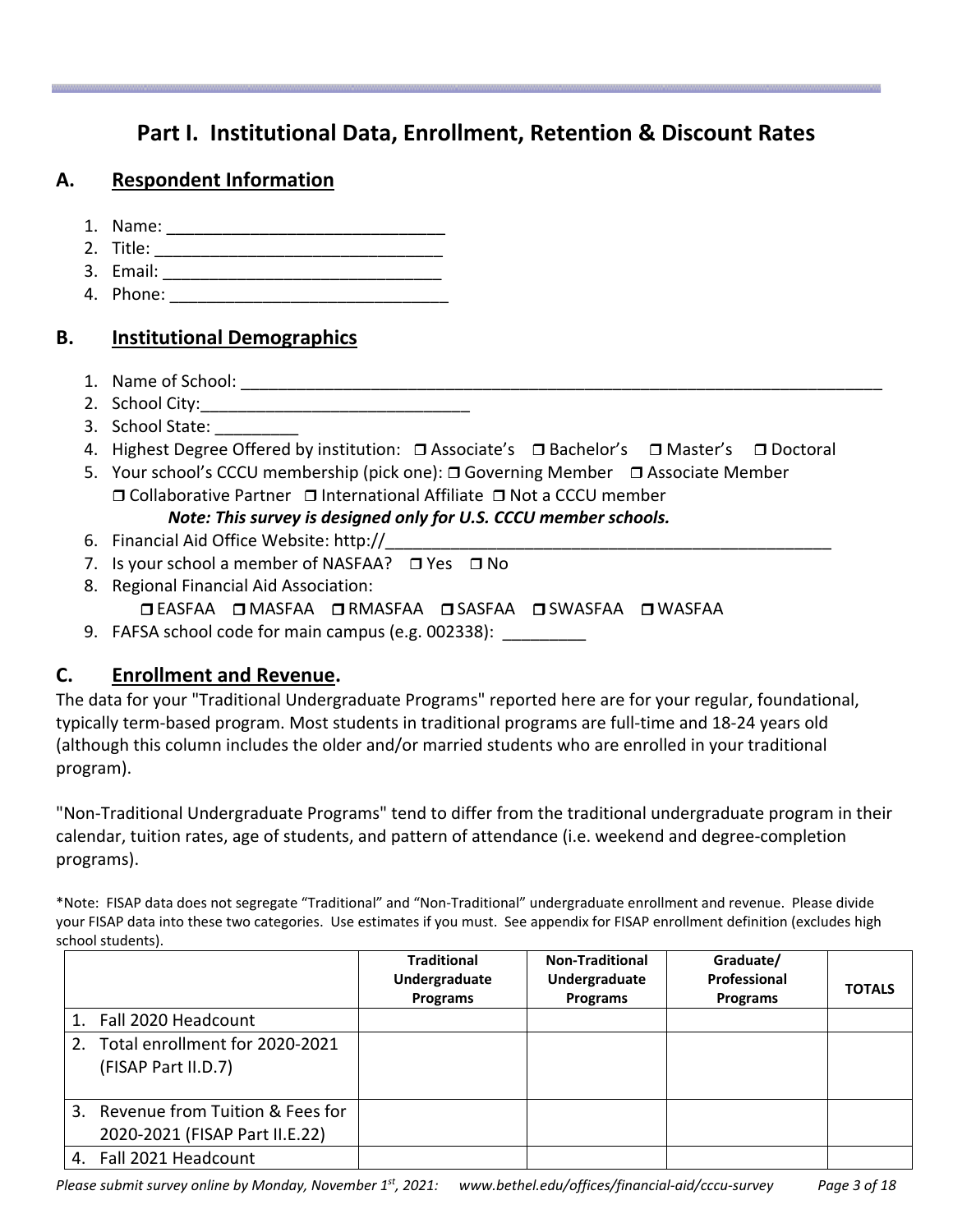# **D. Financial Aid Received by students in Traditional Undergraduate Programs, Non‐**

# **Traditional Undergraduate, and Graduate Programs***(fourth year in this format; in rotation)*

Note: Report Veteran's Benefits separately from Federal Gift Aid if available.

| <b>Institutional Gift Aid for 2020-21</b> (See appendix for definitions)                                   | <b>Trad Undgrad</b> | <b>Non-Trad Und</b> | Graduate |
|------------------------------------------------------------------------------------------------------------|---------------------|---------------------|----------|
| Institutional Scholarships & Grants from unrestricted funds<br>1.                                          | \$                  |                     |          |
| Inst. Scholarship & Grants from endowment (named) funds<br>2.                                              | \$                  | Ś<br>Ś              |          |
| Inst. Scholarships & Grants from restricted gifts<br>3.                                                    | \$                  |                     |          |
| Tuition Remissions (benefits) for employees/dependents<br>4.                                               |                     |                     |          |
| 5. Sub-Total, Institutional Gift Aid (sum 1-4)                                                             |                     | \$                  |          |
| Federal Gift Aid for 2020-21                                                                               |                     |                     |          |
| 6. Federal Supplemental Ed. Opportunity Grant (FSEOG)                                                      |                     |                     |          |
| <b>Federal TEACH Grant</b><br>7.                                                                           |                     | Ś                   |          |
| <b>Federal Pell Grants</b><br>8.                                                                           |                     |                     |          |
| 9. Any other Federal Gift Aid (Byrd, etc., excluding VA benefits)                                          |                     | ς                   |          |
| 10. Sub-Total, Federal Gift Aid (sum 6-9)                                                                  |                     | Ś                   |          |
| Not included in totals: Veterans Educational Benefits<br>received by students in traditional undergraduate |                     |                     |          |
| programs. Do not include this value in grand total                                                         |                     |                     |          |
| below. (enter "na" if not available)                                                                       | \$                  |                     |          |
|                                                                                                            |                     |                     |          |
| State and Other Gift Aid for 2020-21                                                                       |                     |                     |          |
| 11. State Scholarships & Grants                                                                            |                     | ς                   |          |
| 12. Other Gift Aid (third-party scholarships, etc.)                                                        |                     |                     |          |
| 13. Sub-Total, State and Other Gift Aid (sum 11-12)                                                        |                     |                     |          |
| 14. TOTAL All Gift Aid<br>(sum 5, 10, 13)                                                                  |                     |                     |          |
| <b>Loans Received 2020-21</b>                                                                              |                     |                     |          |
| 15. Federal Perkins Loans                                                                                  | $\mathbf 0$         | \$<br>0             | 0        |
| 16. Federal Direct Subsidized Loans                                                                        |                     | Ś<br>\$             |          |
| 17. Federal Direct Unsubsidized Loans                                                                      |                     | \$                  |          |
| 18. Federal PLUS Loans (Parent or Grad)                                                                    |                     |                     |          |
| 19. All other recorded student loans (state, private, alternative)                                         |                     |                     |          |
| 20. TOTAL All Education Loans (sum 15-19)                                                                  |                     |                     |          |
| <b>Work Earnings for 2020-21</b>                                                                           |                     |                     |          |
| 21. Federal College Work-Study Program - actual earnings                                                   |                     |                     |          |
| 22. State Work-Study Program - actual earnings                                                             |                     |                     |          |
| 23. Institutional Wages & Stipends - actual earnings                                                       |                     |                     |          |
| 24. TOTAL All Work Earnings (sum 21-23)                                                                    |                     |                     |          |
| 25. GRAND TOTAL, ALL FINANCIAL AID (sum 14, 20, 24)                                                        |                     |                     |          |
|                                                                                                            |                     |                     |          |
| 26. Combined GRAND TOTAL, ALL FINANCIAL AID                                                                |                     |                     |          |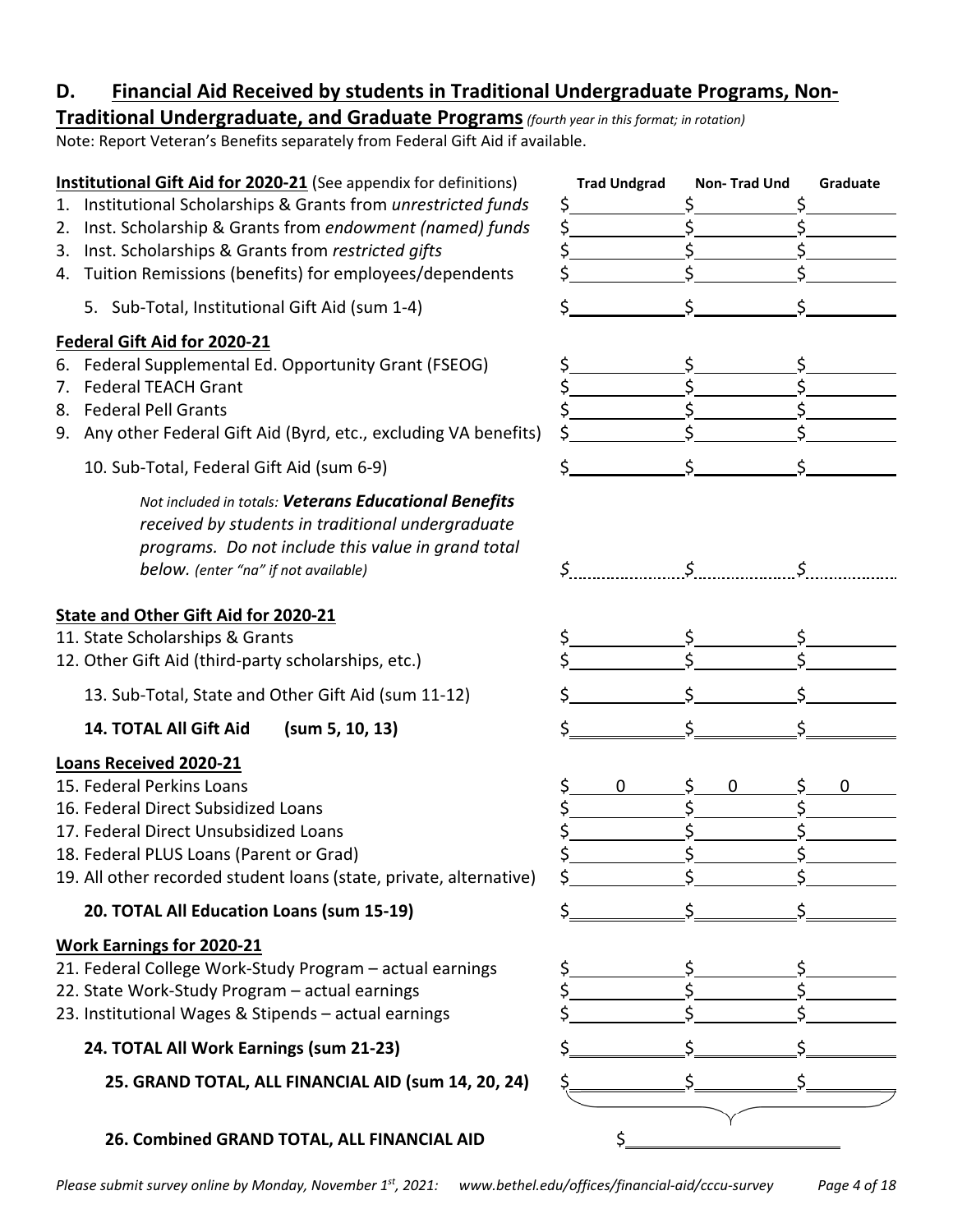*Not included in totals: Income Share Agreements received by students in traditional undergraduate programs. Do not include this value in grand total above. (leave BLANK if not available) \$\_\_\_\_\_\_\_\_\_\_\_\_\_\_\_\_\_* 

### **E. Average Loan Debt**

For the following four questions, use the cohort of undergraduate students who (a) received a bachelor's degree between July 1, 2020 and June 30, 2021 and (b) started at your institution as first-time students. These questions are intended to match the 2021-2022 Common Data Set: Section H5. Exclude students who transferred in to your institution. Include only loans made to students who borrowed while at your institution. Include co-signed loans. Exclude money borrowed at other institutions.

Please indicate which programs are included in your Loan Debt responses below:

- $\Box$  Traditional Undergraduate Programs Only (preferred)
- $\Box$  Traditional and Non-Traditional Undergraduate Programs

What percent of these students borrowed through **any loan** programs (include institutional, state, Federal Perkins, Direct Subsidized and Unsubsidized, private loans that were certified by your institution, etc.; exclude parent loans). \_\_\_\_\_\_\_%

What percent of these students borrowed through **federal loan** programs (include **only** Federal loans, which includes Federal Perkins, Direct Subsidized, and Direct Unsubsidized; exclude institutional, state, private alternative, and parent loans)?  $\frac{1}{2}$  %

What was the average per‐borrower cumulative undergraduate indebtedness of those who borrowed through **any loan program** (include institutional, state, Federal Perkins, Direct Subsidized and Unsubsidized, private loans that were certified by your institution, etc.; exclude parent loans)? \$

What was the average per-borrower cumulative undergraduate indebtedness of those who borrowed through **Federal loan programs** (include only Federal loans, which includes Federal Perkins, Direct Subsidized and Unsubsidized; exclude institutional, state, private alternative, and parent loans)? \$

### **F. Student Expense Budgets – Traditional Undergraduate Programs**

| <b>Standard, On Campus Budget</b> | 2020-2021<br>(Note: last year!) | 2021-2022 |
|-----------------------------------|---------------------------------|-----------|
| 1. Tuition                        |                                 |           |
| 2. Fees                           |                                 |           |
| Room*<br>3.                       |                                 |           |
| Board*<br>4.                      |                                 |           |
| Books & Supplies<br>5.            |                                 |           |
| 6. Personal Expenses              |                                 |           |
| 7. Transportation/Travel          |                                 |           |
| 8. TOTAL                          |                                 |           |

\*If your institution does not separate out room and board expenses, please allocate to the best of your ability. If you only provide a combined amount, we will split the reported amount equally between room and board.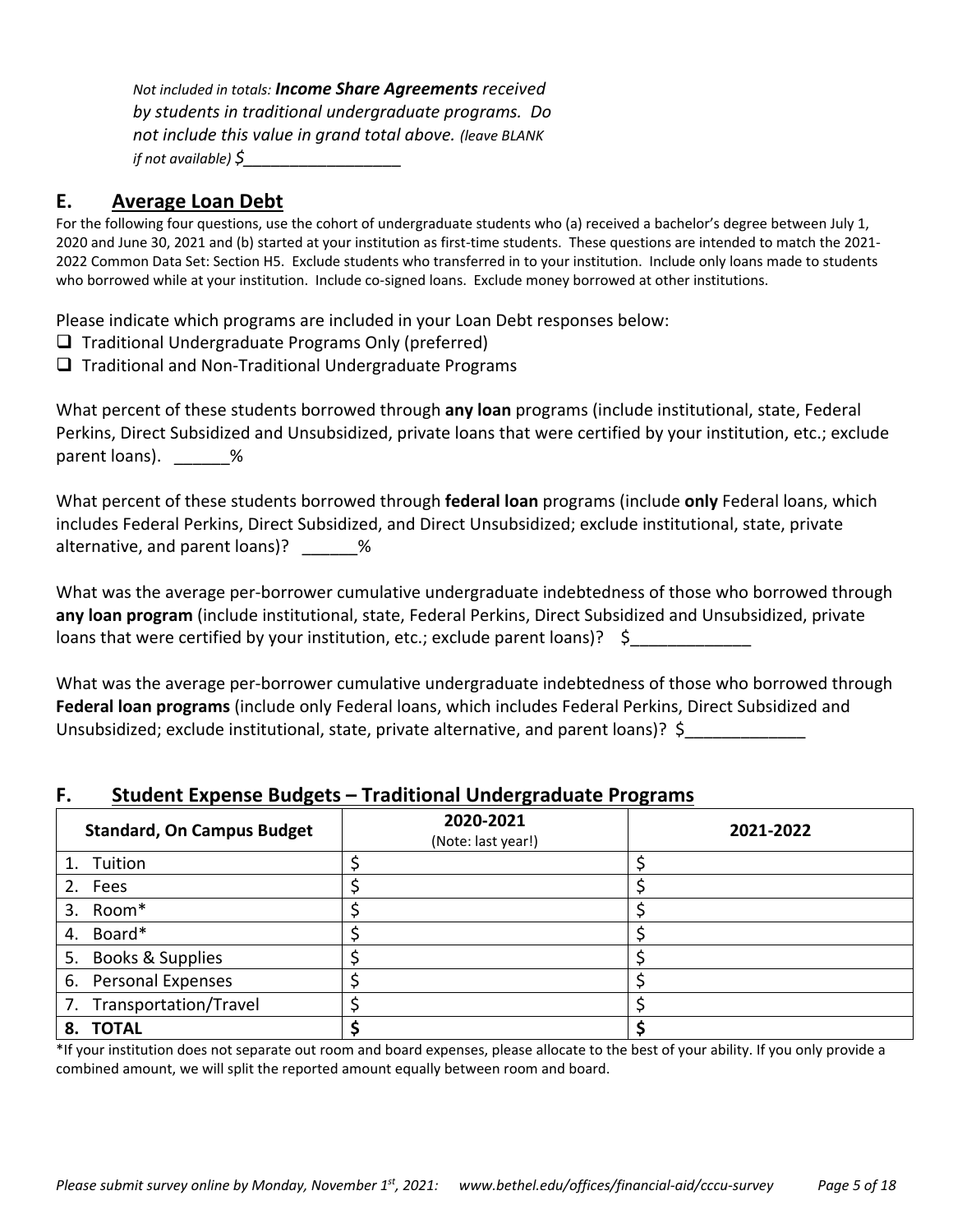# **G. Wealth and Need Calculations – Traditional Undergraduate Programs**

**The following questions are used to calculate the Wealth Index and Net Price comparisons.** Data must accurately reflect students in traditional undergraduate programs in 2020‐2021 to be included in the Wealth Index calculation.

(Do NOT include aid for "Non‐Traditional Undergraduate" Programs, like adult education, degree completion, Weekend College, etc. *The sum of questions 1 and 2 below should equal the total number of students in your traditional undergraduate programs reported on the FISAP [C.2. on page 3]*.)

### **Needy Students**

- 1. Number of students who demonstrated financial need (using FM) # (Number of students enrolled in at any point during the year in traditional undergraduate programs who filed a FAFSA and whose EFC was less than their Cost of Attendance. This group is called "Needy" for the remainder of the survey.)
	- a. Aggregate Demonstrated Need of Needy Students  $\zeta$ (It is important to first calculate the demonstrated need **of each student** [Cost of Attendance minus EFC]. The demonstrated need for each student should never be less than 0 [e.g. 40,000 COA minus 41,000 EFC equals need of 0]. After calculating demonstrated need for each student, calculate the aggregate demonstrated need by summing the demonstrated need of all needy students.)
	- b. Total Institutional Gift Aid to Needy Students (Include all gift aid from your school, including endowed, restricted, unrestricted, and tuition remission)

| c. Total Federal Gift Aid to Needy Students<br>(Excluding VA Educational Benefits) |  |
|------------------------------------------------------------------------------------|--|
| d. Total State Gift Aid to Needy Students                                          |  |
| e. Total Other Gift Aid (third-party) to Needy Students                            |  |
| <b>f</b> TOTAL GIET AID TO NEEDV STUDENTS                                          |  |

f. TOTAL GIFT AID TO NEEDY STUDENTS \$ (Sum of institutional, federal, state, and other gift aid)

g. Number of Needy Aid Recipients: # (Number of Needy students enrolled in traditional undergraduate programs that received any type of financial aid [grant, scholarship, loan, student employment, tuition remission] from any source [school, federal, employer, state, third‐party].)

h. Number of Needy students classified as "dependent": #

- I. Avg. Parent Contribution (PC) for needy dependent students (FM):  $\zeta$ (Average PC values of students in line "h.")
- II. Avg. Student Contribution (SC) for needy dependent students (FM) \$ (Average SC value of students in line "h.")
- i. Number of Needy students classified as "Independent": #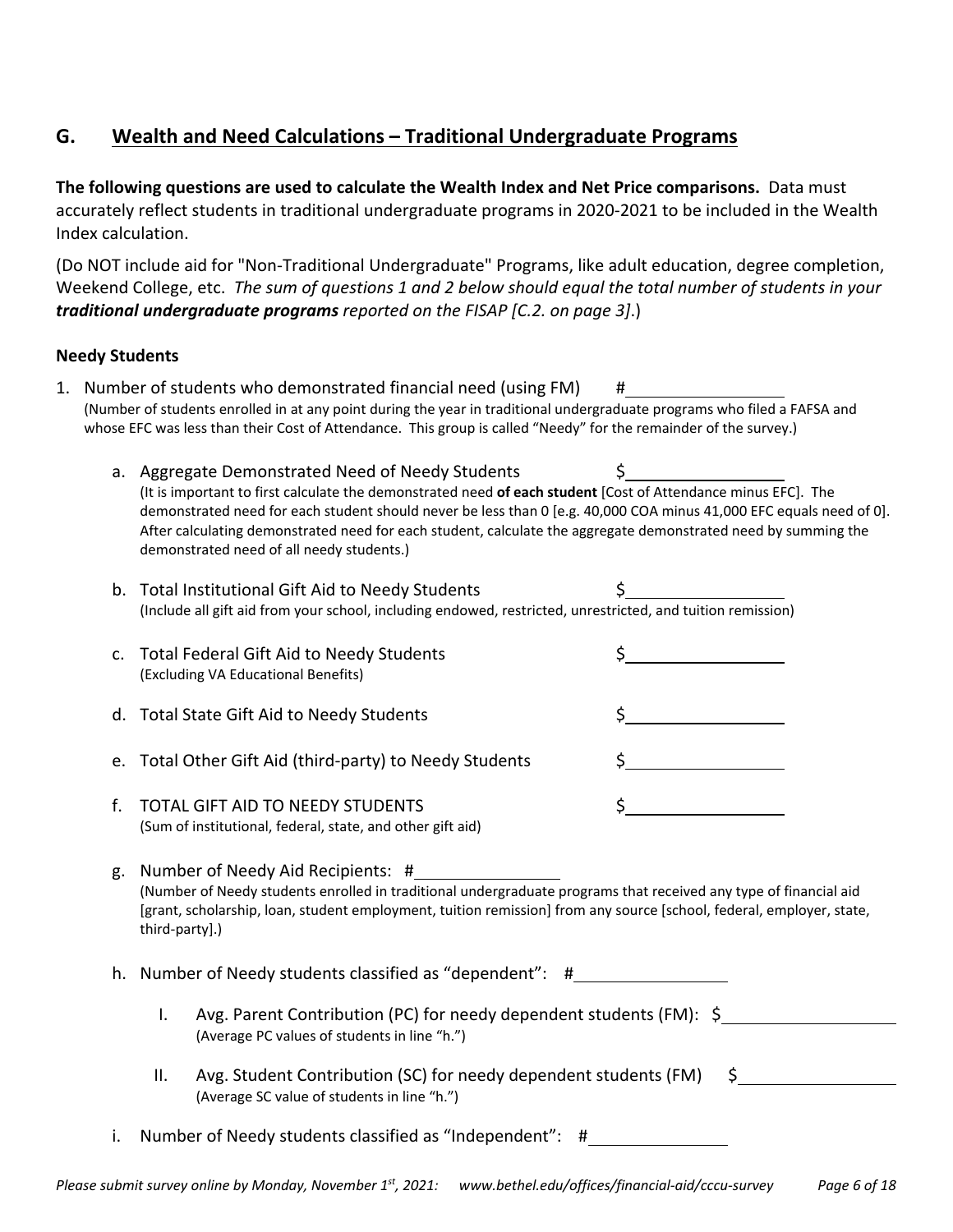I. Avg. Student Contribution (SC) for students in H, above (FM)  $\frac{\zeta}{2}$ (Average SC values for students in line "i.")

### **Non‐Need Students**

2. Number of students who did not demonstrate financial need (all other enrolled students) # (Whether they received financial aid or not. The sum of questions 1 and 2 should equal reported traditional undergraduate attendance from the FISAP [C.2. on page 3]. This group is called "Non-need" for the remainder of the survey.)

| a. Total Institutional Gift Aid to Non-Need Students<br>(Include all gift aid from your school, including endowed, restricted, unrestricted, and tuition remission) |  |
|---------------------------------------------------------------------------------------------------------------------------------------------------------------------|--|
| b. Total Federal Gift Aid to Non-Need Students<br>(Excluding VA Educational Benefits)                                                                               |  |
| c. Total State Gift Aid to Non-Need Students                                                                                                                        |  |
| d. Total Other Gift Aid (third-party) to Non-Need Students                                                                                                          |  |
| e. TOTAL GIFT AID TO NON-NEED STUDENTS<br>(Sum of institutional, federal, state, and other gift aid)                                                                |  |

- f. Number of Non‐Need Aid Recipients: # (Number of Non‐Need students enrolled in traditional undergraduate programs that received any type of financial aid [grant, scholarship, loan, student employment, tuition remission] from any source [school, federal, employer, state, third‐party].)
- 3. **Pell Grants ‐** How many Federal Pell Grant **recipients** in your institution in the following programs and

years? *(please enter the number of recipients, not a dollar amount)*

|                                        | Traditional            | Non-Traditional        |
|----------------------------------------|------------------------|------------------------|
|                                        | Undergraduate Programs | Undergraduate Programs |
| Pell Recipients in 2019-20             |                        |                        |
| Pell Recipients in 2020-21             |                        |                        |
| Pell Recipients in 2021-22 (estimated) |                        |                        |

Wealth Index/ Pell Grant Comments (optional):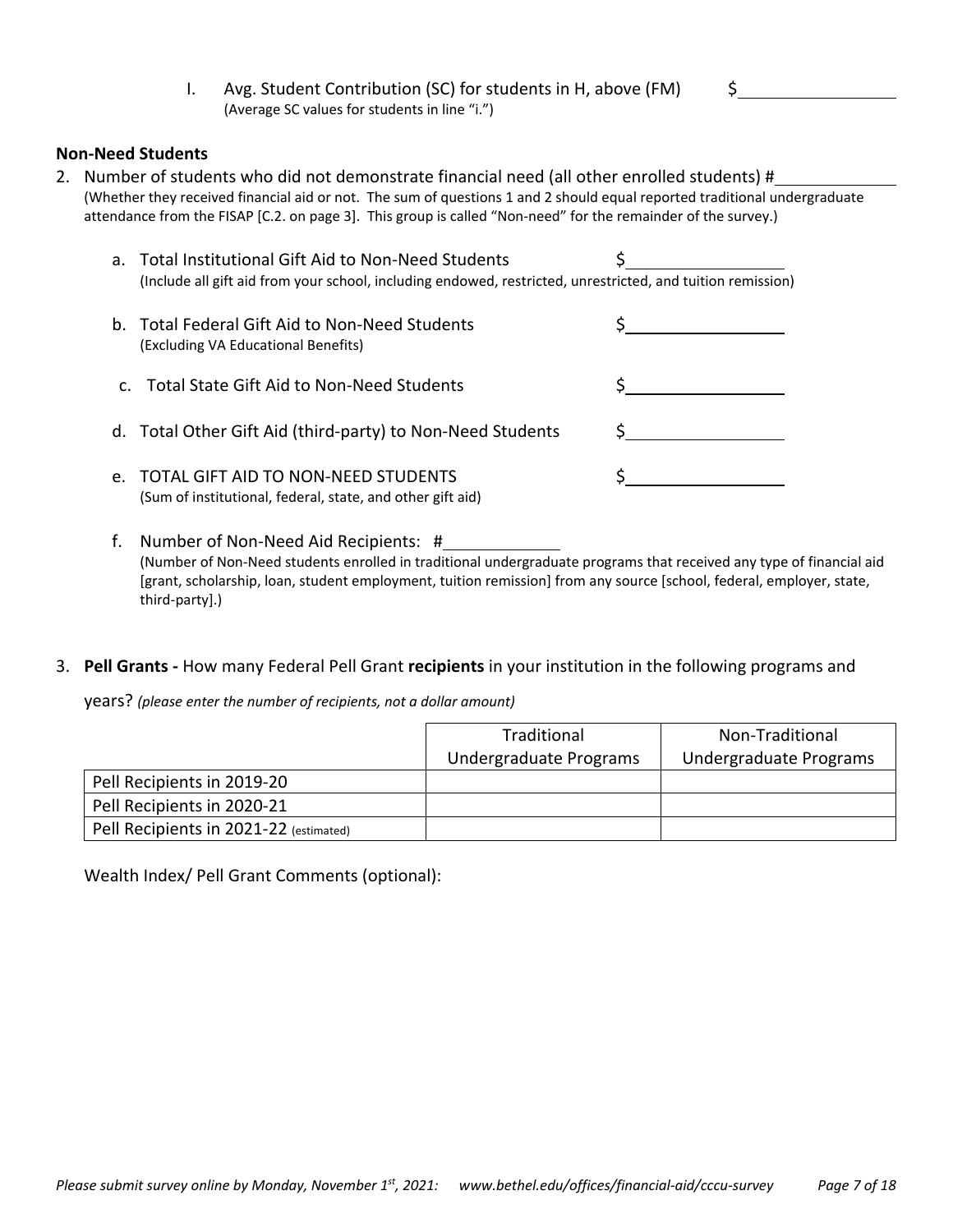## **H. Projections for 2021‐2022 – Traditional Undergraduate Programs Only**

(Do NOT include aid for "Non‐Traditional Undergraduate" Programs, like adult education, degree completion, Weekend College, etc., or Graduate School in your projections) This information will be used to calculate estimated discount rates for traditional undergraduate programs.

#### **Projected Tuition & Fee Revenue**

a. Traditional undergraduate programs in 2021-2022  $\zeta$ 

#### **Projected Institutional Gift Aid**

- a. Traditional Undergraduate Programs in 2021‐2022
- i. Institutional Scholarships & Grants from unrestricted funds
- ii. Inst. Scholarships and Grants from endowment (named) funds
- iii. Inst. Scholarships and Grants from restricted gifts
- iv. Total Projected Institutional Gift Aid

#### **Projected Unfunded Institutional Discount for New Students**

**a.** What is your "target" unfunded discount rate for *entering new first‐year students* for 2021‐2022? (Students in traditional undergraduate programs, only.) \_\_\_\_\_\_\_\_\_\_\_\_\_\_\_\_\_\_\_\_%

### **I. Financial Aid Awarding for 2021‐2022 – Traditional Undergraduate Programs Only**

#### **Financial Aid Awarding**

- 1. When do you plan to start issuing 2022‐23 awards to *new* students?
	- a. Prior to December 1, 2021
	- b. Sometime in December 2021
	- c. Sometime in January 2022
	- d. Sometime in February 2022
	- e. March 1, 2022, or later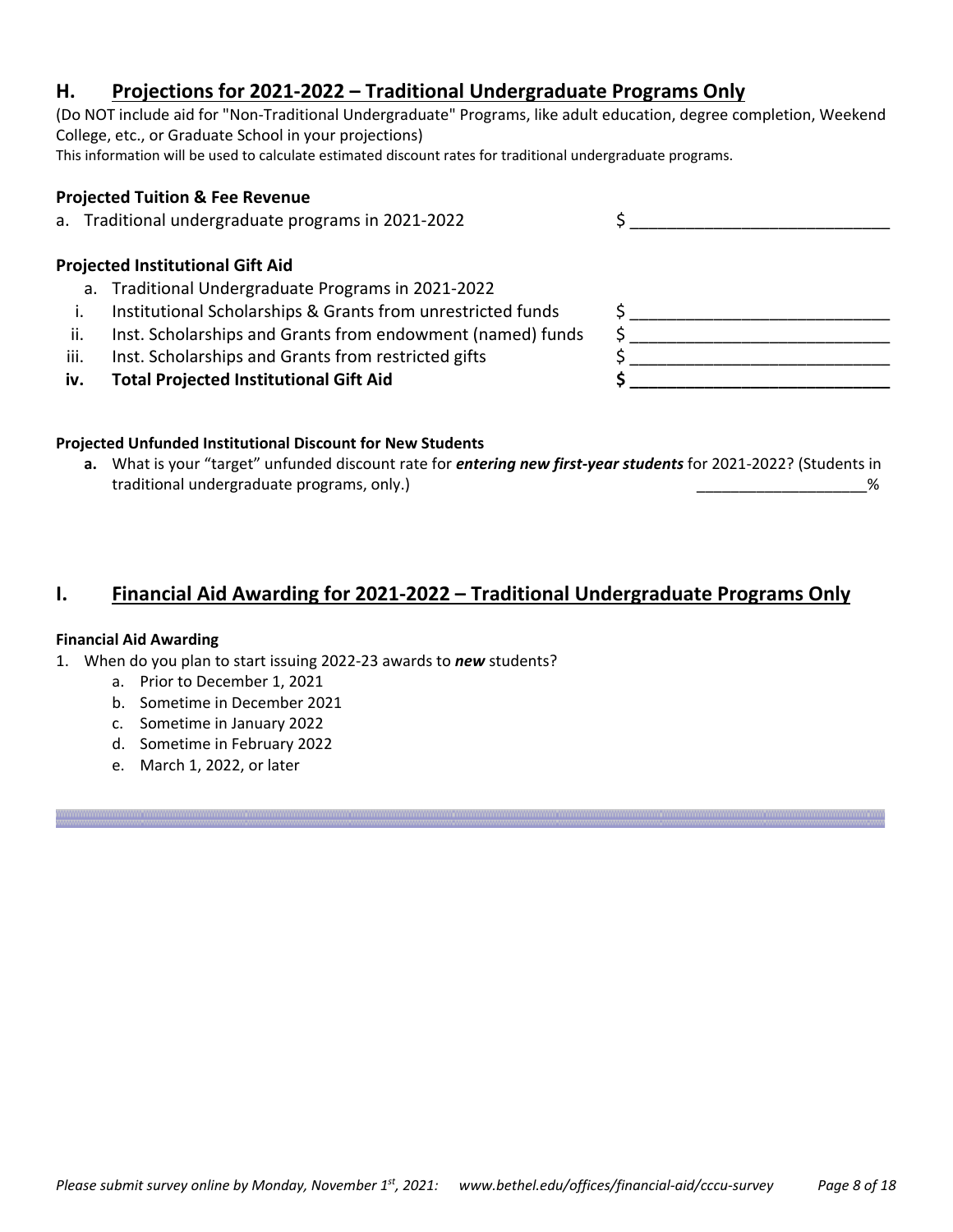# **PART II. QUESTIONS ON ROTATION – LAST REPORTED IN 2017 AND 2019**

| Α. | <b>Software</b> (last reported in 2019)                                                                                                                                                                                                                                                                                                                                                                                                                                                                                                                                                                                                                                                                                |
|----|------------------------------------------------------------------------------------------------------------------------------------------------------------------------------------------------------------------------------------------------------------------------------------------------------------------------------------------------------------------------------------------------------------------------------------------------------------------------------------------------------------------------------------------------------------------------------------------------------------------------------------------------------------------------------------------------------------------------|
|    | 1. What software program do you use for financial aid awarding? (check one)<br>$\Box$ Banner<br>$\Box$ EMAS<br>$\Box$ Bitech AID<br>$\Box$ EdTech<br>$\Box$ Campus Management<br>$\Box$ FEEDS<br>$\Box$ CAMS<br>$\Box$ Homegrown<br>$\Box$ IMAS<br>$\Box$ CARS<br>$\Box$ CMDS<br>$\Box$ Jenzabar<br>$\Box$ Colleague by Ellucian<br>$\Box$ Powerfaids<br>$\Box$ EdExpress                                                                                                                                                                                                                                                                                                                                              |
|    | 2. How well does this software work for you? __________ (enter a letter grade, A [excellent] through F)<br>Comment/context:                                                                                                                                                                                                                                                                                                                                                                                                                                                                                                                                                                                            |
|    | 3. Is your school considering switching financial aid awarding software systems in the next year?<br>$\square$ No<br>Comment/context:                                                                                                                                                                                                                                                                                                                                                                                                                                                                                                                                                                                  |
|    | 4. What software program do you use to transmit educational loans to guarantors? (check one)<br>$\Box$ Same as awarding software<br>$\Box$ ISRS<br>$\Box$ Jenzabar<br>$\Box$ Banner<br>$\Box$ Liness/Sallie Mae<br>$\Box$ Campus Management<br>$\Box$ CAMS<br>$\Box$ Nelnet<br>$\Box$ CARS<br>$\Box$ Net Wizard<br>□ Connect USA<br>$\Box$ OpenNet<br>$\Box$ Peoplesoft<br>$\Box$ CSLF Enroute<br>$\Box$ Personal Link<br>$\Box$ Colleague by Ellucian<br>$\Box$ E-clips<br>D PowerCAMPUS<br>$\Box$ EdConnect<br>$\Box$ Powerfaids<br>$\Box$ EdExpress for Direct Loans<br>$\Box$ ScholarNet<br>$\Box$ Elite<br>$\Box$ SM Laureate<br>$\Box$ Elm<br>$\Box$ Whizkid<br>$\Box$ Empower<br>$\Box$ Whiznet<br>$\Box$ ILINK |
|    | 5. How well does this software work for you? __________ (enter a letter grade, A [excellent] through F)<br>Comment/context:                                                                                                                                                                                                                                                                                                                                                                                                                                                                                                                                                                                            |
|    |                                                                                                                                                                                                                                                                                                                                                                                                                                                                                                                                                                                                                                                                                                                        |

6. Is your school considering switching software used to transmit educational loans in the next year? **O** No

| $\Box$ Yes, switching to: |  |
|---------------------------|--|
|                           |  |

Comment/context: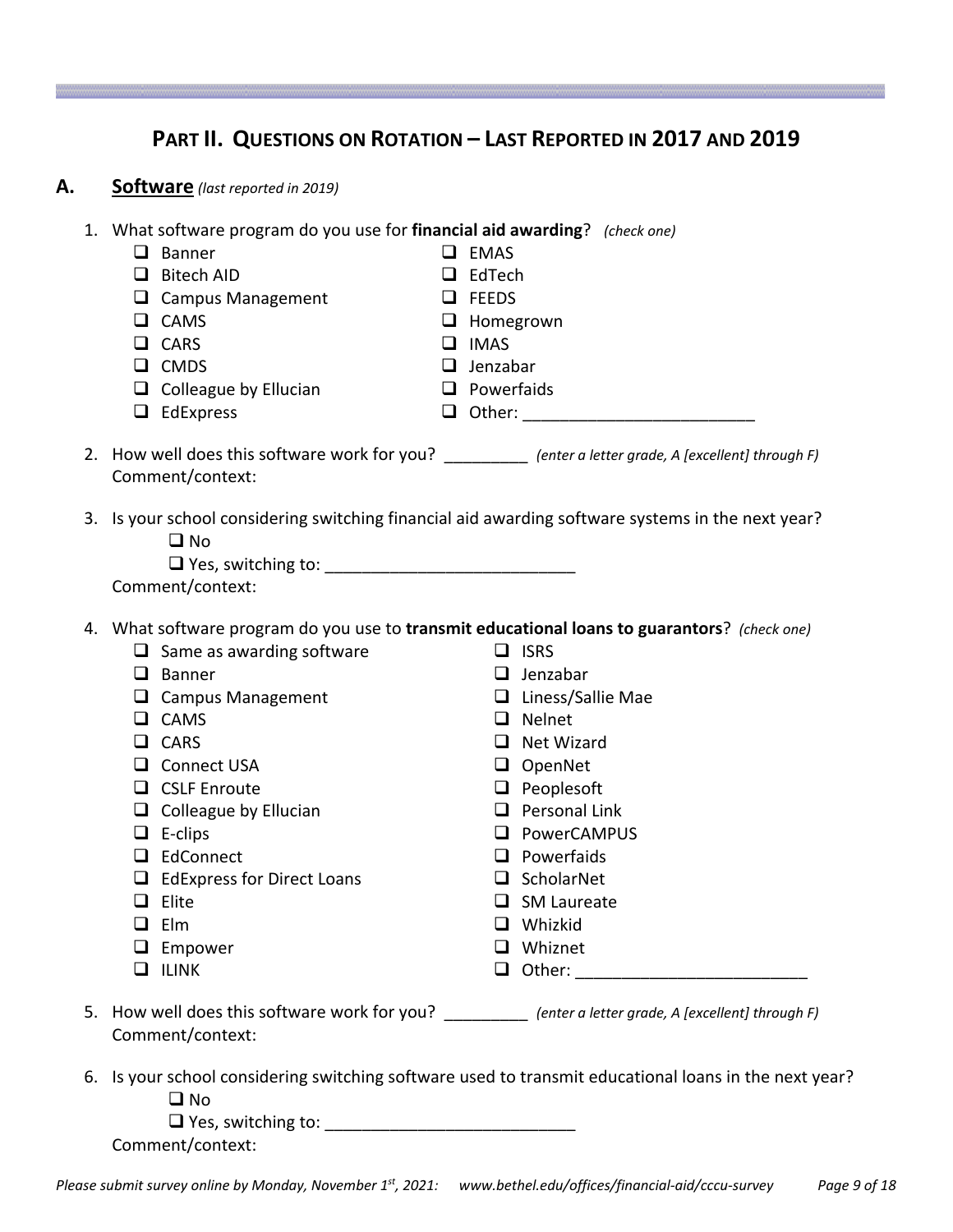|    |                                                                                |                                       |                |                          |   | <b>RESPONSE TO ALL OF THE FOLLOWING</b> |  |
|----|--------------------------------------------------------------------------------|---------------------------------------|----------------|--------------------------|---|-----------------------------------------|--|
|    |                                                                                |                                       |                | <b>ITEMS</b>             |   |                                         |  |
|    |                                                                                | A. NOW: USED FOR 2021-2022 OR EARLIER |                |                          |   |                                         |  |
|    | <b>TOPIC</b>                                                                   | B. NEXT YEAR: WILL BEGIN 2022-2023    | <b>COMMENT</b> |                          |   |                                         |  |
|    |                                                                                |                                       |                |                          |   | C. FUTURE: INTERESTED IN FUTURE USE     |  |
|    |                                                                                |                                       |                | <b>D. NOT INTERESTED</b> |   |                                         |  |
|    |                                                                                |                                       |                | E. NOT APPLICABLE        |   |                                         |  |
|    | 1. WEB-BASED DIRECT LOAN ENTRANCE COUNSELING (NO LONGER USED)                  | A                                     | В              | $\mathsf{C}$             | D | E                                       |  |
| 2. | <b>WEB-BASED DIRECT LOAN EXIT COUNSELING (NO LONGER USED)</b>                  | A                                     | B              | $\mathsf{C}$             | D | E                                       |  |
| 3. | POST JOB OPENINGS ON WEB                                                       | A                                     | B              | $\overline{C}$           | D | E                                       |  |
| 4. | PDF FORMS AVAILABLE TO DOWNLOAD FROM WEB - STUDENT PRINTS                      | A                                     | B              | $\mathsf{C}$             | D | E                                       |  |
|    | & MAILS TO SCHOOL)                                                             |                                       |                |                          |   |                                         |  |
| 5. | INTERACTIVE AID FORMS ON WEB - SCHOOL PRINTS & STORES.                         |                                       |                |                          |   |                                         |  |
|    | (STUDENT COMPLETES FORM ONLINE, SUBMITS ELECTRONICALLY,                        | A                                     | B              | $\mathsf{C}$             | D | E                                       |  |
|    | SCHOOL PRINTS FORM FOR FILE.)                                                  |                                       |                |                          |   |                                         |  |
| 6. | INTERACTIVE AID FORMS ON WEB - PAPERLESS PROCESSING. (STUDENT                  |                                       |                |                          |   |                                         |  |
|    | COMPLETES FORM ONLINE, SUBMITS ELECTRONICALLY, SCHOOLS STORE                   | A                                     | B              | $\mathsf{C}$             | D | E                                       |  |
|    | DATA ELECTRONICALLY.)                                                          |                                       |                |                          |   |                                         |  |
|    | 7. STUDENT LOOK UP AID APPLICATION STATUS ON WEB                               | A                                     | В              | $\mathsf{C}$             | D | E                                       |  |
|    | 8. POST AID AWARD TO WEB                                                       | A                                     | B              | $\overline{C}$           | D | E                                       |  |
|    | 9. STUDENTS CAN RESPOND TO FINANCIAL AID AWARD ONLINE (ACCEPT /<br>REJECT AID) | A                                     | B              | $\mathsf{C}$             | D | E                                       |  |
|    | 10. USE ELECTRONIC SIGNATURES FOR INSTITUTIONAL AID FORMS                      | A                                     | B              | $\mathsf C$              | D | E                                       |  |
|    | 11. USE ELECTRONIC SIGNATURES FOR DIRECT LOANS (NO LONGER USED)                | A                                     | B              | $\mathsf{C}$             | D | E                                       |  |
|    | 12. ELECTRONIC PLUS MPN (USING E-SIGN) (NO LONGER USED)                        | A                                     | B              | $\mathsf{C}$             | D | E                                       |  |
|    | 13. E-MAIL REMINDERS (DOCUMENTS NEEDED)                                        | A                                     | B              | $\overline{\mathsf{C}}$  | D | E                                       |  |
|    | 14. USE EMAIL TO NOTIFY STUDENTS OF LOAN DISBURSEMENTS                         | $\overline{A}$                        | B              | $\overline{C}$           | D | E                                       |  |
|    | 15. IMAGE DOCUMENTS FOR ELECTRONIC STORAGE                                     | A                                     | B              | $\overline{C}$           | D | E                                       |  |
|    | 16. USE INSTANT MESSAGING TO CONTACT STUDENTS                                  | A                                     | B              | $\overline{C}$           | D | E                                       |  |
|    | 17. COMMUNICATE WITH STUDENTS VIA ONLINE FINANCIAL AID CHAT                    | A                                     | B              | $\mathsf{C}$             | D | E                                       |  |
|    | <b>ROOMS</b>                                                                   |                                       |                |                          |   |                                         |  |
|    | 18. SOCIAL MEDIA (E.G. FACEBOOK, INSTAGRAM)                                    | A                                     | В              | $\mathsf C$              | D | $\mathsf E$                             |  |
|    | 19. OTHER                                                                      | A                                     | B              | $\overline{C}$           | D | E                                       |  |

# **C. Lender Lists***(last reported in 2019)*

- 1. Do you have a private loan preferred lender list? *(check one)*
	- □ No

□ Yes; number of lenders on list for 2021-22: \_\_\_\_\_\_\_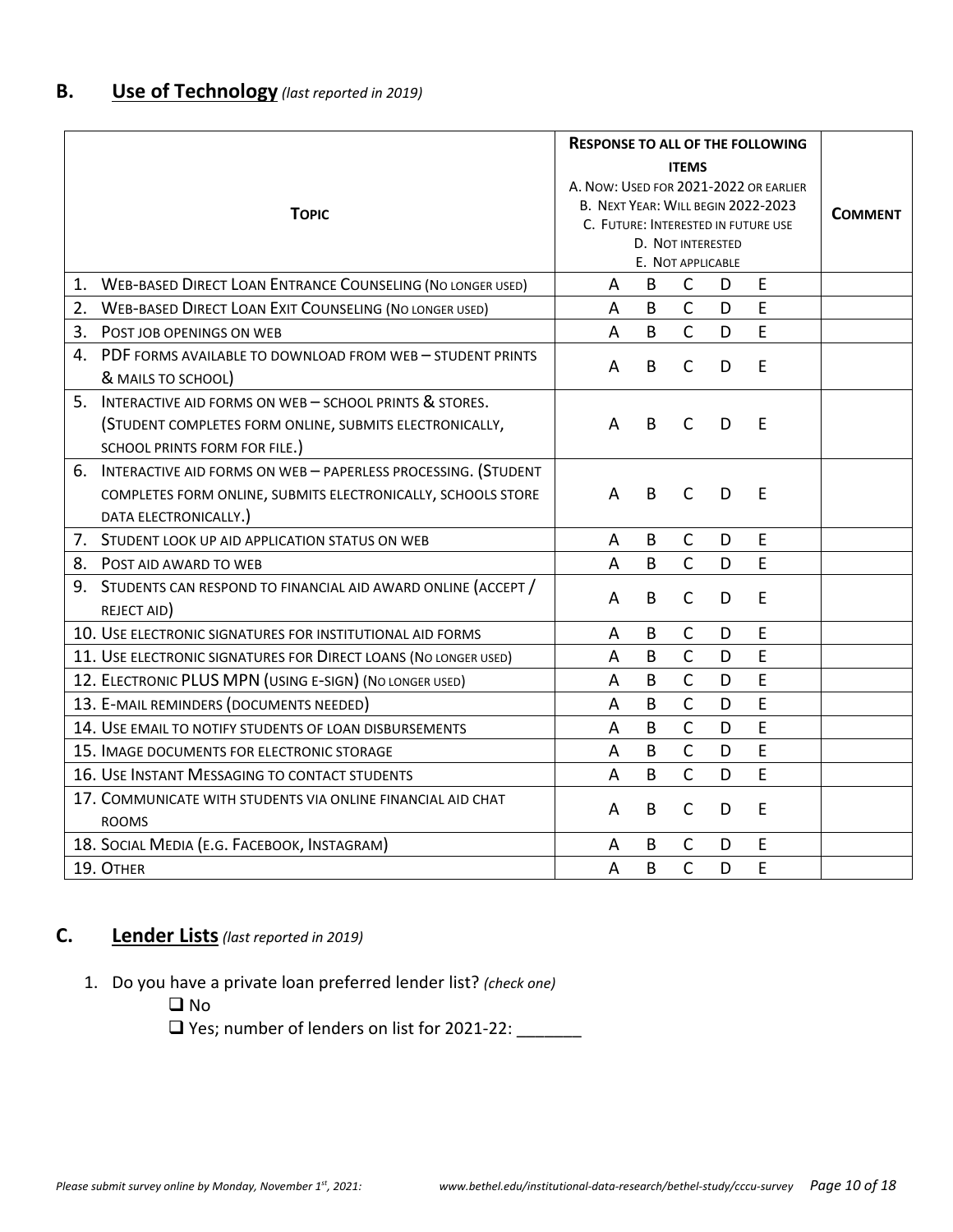### **D. Organizational Structure** *(last reported in 2019)*

- 1. What is the title of the person to whom the Financial Aid Director reports?
- 2. Where does the financial aid office fit into the administrative structure of your institution: *(choose the best answer)*
	- $\Box$  Reports to Advancement/Marketing
	- □ Reports to Enrollment Management/Admissions
	- $\Box$  Reports to Academic Affairs
	- □ Reports to Business Affairs/Student Financial Services/Finance
	- □ Reports to Student Affairs/Student Services
	- □ Reports to President's Office
	- $\Box$  Reports to "Other":
- 3. How many offices serve your student types? *(check one)*
	- $\Box$  One office serving all students (traditional undergraduate, non-traditional, and/or graduate)
	- $\Box$  Multiple offices
- 4. Is your financial aid staff specialized or cross‐trained to work with all student types? *(check one)*
	- □ Staff members are cross-trained to work with all students (traditional, non-traditional, graduate)
	- $\Box$  Staff members are specialized to work with particular groups of students (e.g. only work with graduate students)
	- $\Box$  Not applicable (e.g. do not offer non-traditional undergraduate or graduate programs)
- 5. Are you a part of a "one-stop shop"? If so, what non-financial aid functions are included in your office's responsibilities? *(check all that apply)*
	- $\Box$  N/A Our office is not a part of a "one-stop shop"
	- $\Box$  Admissions
	- $\Box$  Registrar
	- $\Box$  Bursar/Business office
	- $\Box$  Academic Advising
	- $\Box$  Student life/ student development
	- $\Box$  Student employment administration
	- $\Box$  Veterans' Affairs (military educational benefits)
	- Other \_\_\_\_\_\_\_\_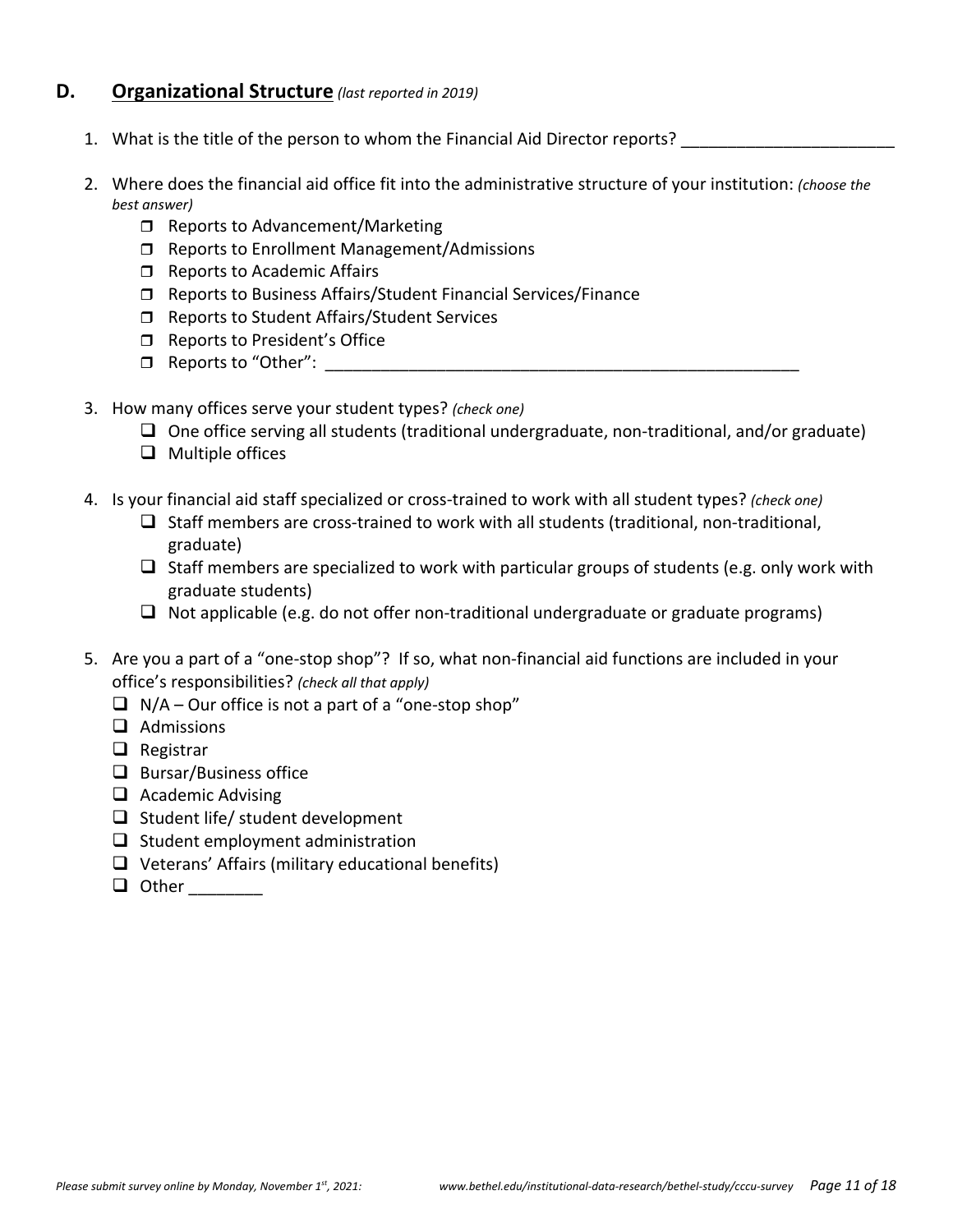# **E. Non‐Traditional Undergraduate Financial Aid and Strategy** *(last reported in 2017)*

- 1. Does your office administer financial aid for non-traditional undergraduate programs?
	- $\Box$  No; please skip to "Graduate Financial Aid and Strategy," part H.

 $\Box$  Yes; please answer the following questions.

- 2. Which option best describes your pricing strategy for non-traditional undergraduate students?
	- $\Box$  Lower tuition than traditional undergraduates
	- $\Box$  Same tuition as traditional undergraduates
	- $\Box$  Higher tuition than traditional undergraduates
	- $\Box$  Other:
- 3. Which option best describes your unfunded institutional gift aid (discount rate) for non‐traditional undergraduate students?
	- $\Box$  No discount
	- $\Box$  Lower discount than traditional undergraduates
	- $\Box$  Same discount as traditional undergraduates
	- $\Box$  Higher discount than traditional undergraduates
	- $\Box$  Other:
- 4. For the purpose of Federal Student Aid programs, which academic calendar do you most frequently use for students in non-traditional undergraduate programs?
	- $\Box$  Standard term
	- $\Box$  Nonstandard term
	- □ Non-term
- 5. Which option best describes the way that classes are offered to students in non-traditional undergraduate programs?
	- $\Box$  Sequential (one class at a time)
	- $\Box$  Concurrent (traditional; enrolled in several classes at once)
	- $\Box$  Some sequential; some concurrent

# **F. Costs for Non‐Traditional Undergraduate Programs**

### **ALL NON‐TRADITIONAL UNDERGRADUATE PROGRAMS:**

Historical Costs: Report the minimum, maximum, and typical tuition of all non‐traditional undergraduate programs offered by year:

| <b>ALL NON-TRADITIONAL</b>          | 2019-20 | 2020-21 | 2021-22 |
|-------------------------------------|---------|---------|---------|
| <b>UNDERGRADUATE PROGRAMS</b>       |         |         |         |
| Tuition per credit: Minimum         |         |         |         |
| Tuition per credit: Maximum         |         |         |         |
| Tuition per credit for your most    |         |         |         |
| popular program (Name the program,  |         |         |         |
| i.e., nursing)                      |         |         |         |
| Quarter (Q) or Semester (S) credit? |         |         |         |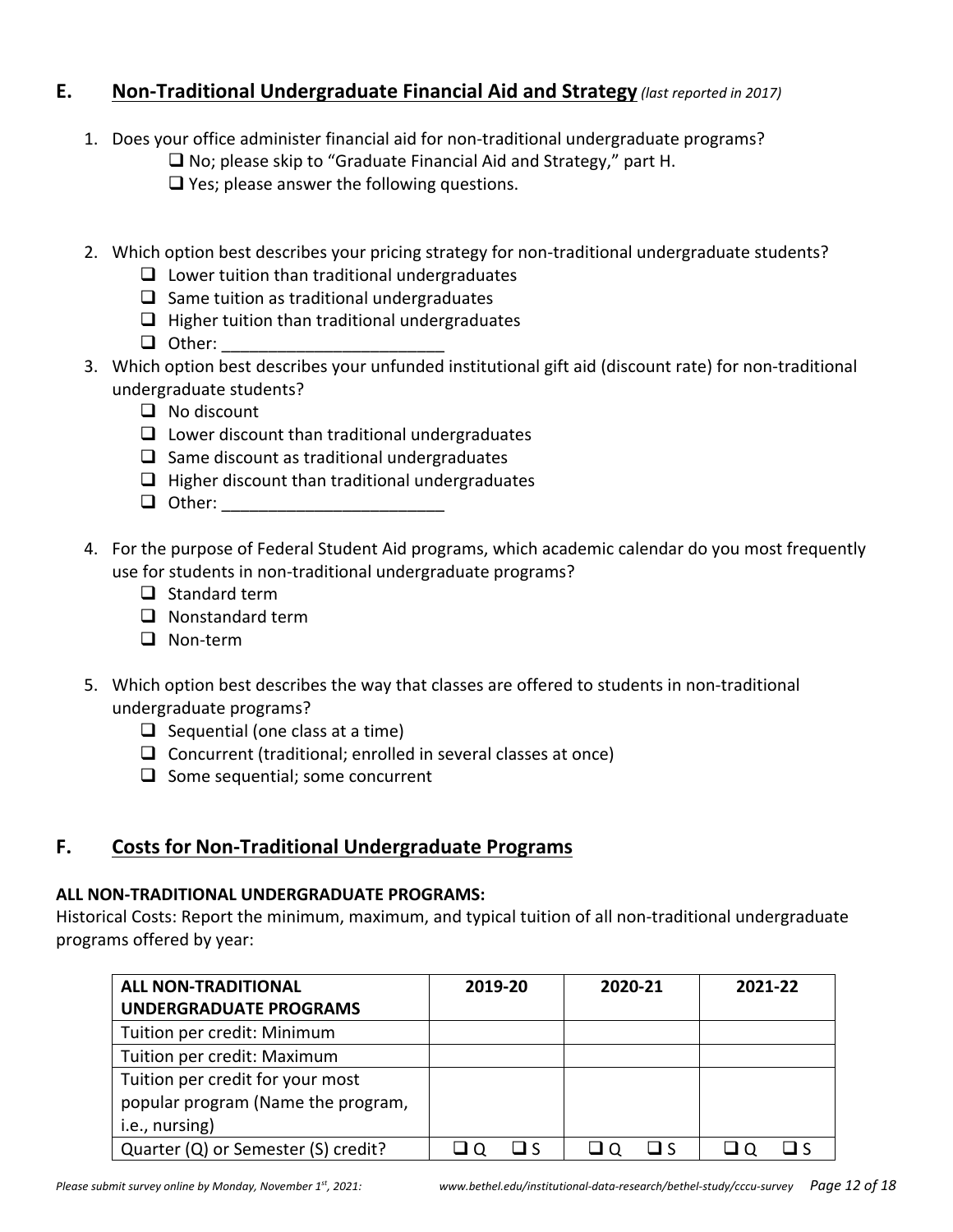# **G. Targeted Scholarships ‐ Non‐Traditional Undergraduate Programs**

Do you offer targeted scholarships at your institution for non‐traditional undergraduates?

- $\Box$  No
- □ Yes

If yes, please input the web page URL where you publish your targeted scholarships for non‐traditional programs.

### **H. Graduate Financial Aid and Strategy** *(last reported in 2017)*

- 6. Does your office administer financial aid for graduate programs?
	- □ No; please skip to "Costs for Graduate Programs" part I.
	- $\Box$  Yes; please answer the following questions.
- 7. Which option best describes your pricing strategy for graduate students?
	- $\Box$  Lower tuition than traditional undergraduates
	- $\Box$  Same tuition as traditional undergraduates
	- $\Box$  Higher tuition than traditional undergraduates
	- Other: \_\_\_\_\_\_\_\_\_\_\_\_\_\_\_\_\_\_\_\_\_\_\_\_
- 8. Which option best describes your unfunded institutional gift aid (discount rate) for graduate students?
	- $\Box$  No discount
	- $\Box$  Lower discount than traditional undergraduates
	- $\Box$  Same discount as traditional undergraduates
	- $\Box$  Higher discount than traditional undergraduates
	- Other: \_\_\_\_\_\_\_\_\_\_\_\_\_\_\_\_\_\_\_\_\_\_\_\_
- 9. For the purpose of Federal Student Aid programs, which academic calendar do you most frequently use for students in graduate programs?
	- $\Box$  Standard term
	- $\Box$  Nonstandard term
	- □ Non-term
- 10. Which option best describes the way that classes are offered to graduate students?
	- $\Box$  Sequential (one class at a time)
	- $\Box$  Concurrent (traditional; enrolled in several classes at once)
	- $\Box$  Some sequential; some concurrent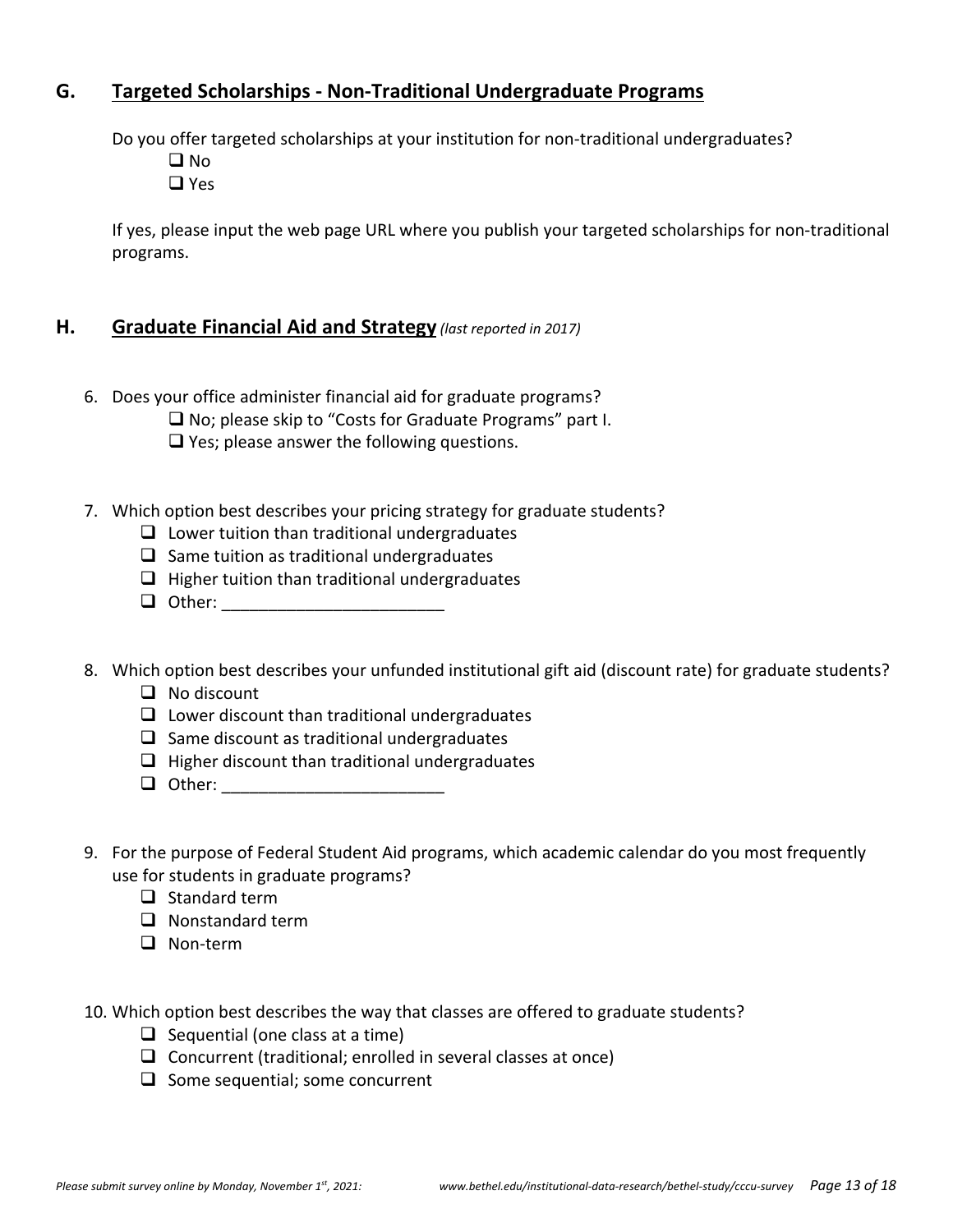# **I. Costs for Graduate Programs**

### **ALL GRADUATE PROGRAMS (including M.B.A. and M.Div., if offered by your institution):**

Historical Costs: Report the minimum, maximum, and typical tuition of all graduate programs offered by year:

| <b>ALL GRADUATE PROGRAMS</b>        | 2019-20 | 2020-21 | 2021-22 |
|-------------------------------------|---------|---------|---------|
| Tuition per credit: Minimum         |         |         |         |
| Tuition per credit: Maximum         |         |         |         |
| Tuition per credit for your most    |         |         |         |
| popular program other than MBA or   |         |         |         |
| MDiv (Name the program, i.e.,       |         |         |         |
| Counseling)                         |         |         |         |
| Quarter (Q) or Semester (S) credit? |         |         |         |

### **M.B.A. ONLY (Masters of Business Administration):**

| M.B.A. ONLY                           | 2019-20                               | 2020-21  | 2021-22     |
|---------------------------------------|---------------------------------------|----------|-------------|
| M.B.A. Tuition per credit             |                                       |          |             |
| Number of credits required for M.B.A. |                                       |          |             |
| for students starting in year         |                                       |          |             |
| Quarter (Q) or Semester (S) credit?   | $\Box$<br>$\overline{\phantom{a}}$ 10 | $\Box$ s | 1 I S<br>്ഥ |

### **M.Div. ONLY (Masters of Divinity):**

| <b>M.Div. ONLY</b>                    | 2019-20 | 2020-21 | 2021-22 |  |  |
|---------------------------------------|---------|---------|---------|--|--|
| M.Div. Tuition per credit             |         |         |         |  |  |
| Number of credits required for M.Div. |         |         |         |  |  |
| for students starting in year         |         |         |         |  |  |
| Quarter (Q) or Semester (S) credit?   | ∟ <     | □ <     | ⊓ <     |  |  |

# **J. Targeted Scholarships ‐ Graduate Programs** *(last reported in 2017)*

Do you offer targeted scholarships at your institution for graduate students?

- **O** No
- Yes

If yes, please input the web page URL where you publish your targeted scholarships for graduate programs.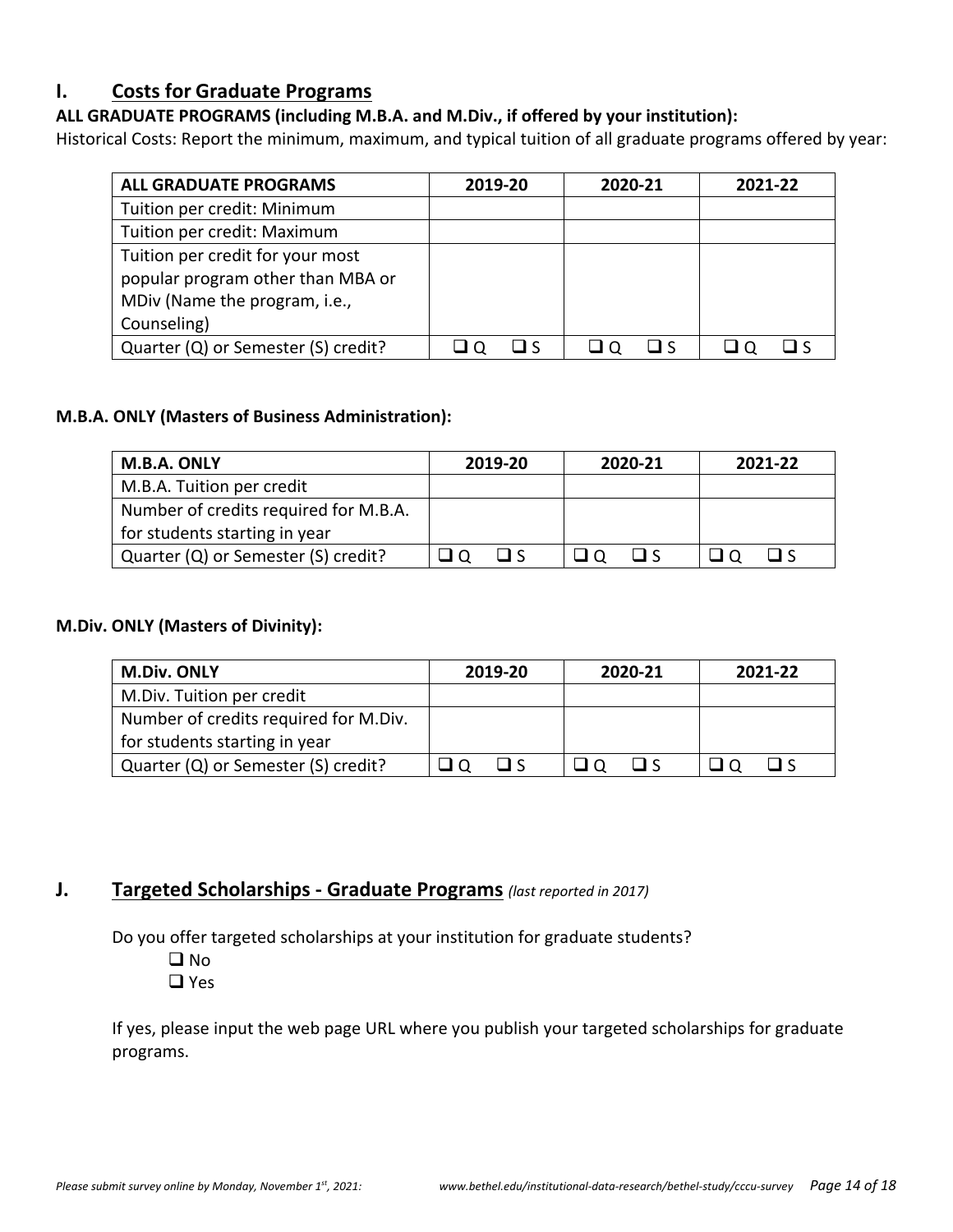# **I. Hot Topics in Financial Aid ‐ 2021**

**1. Income Share Agreements.** The Christensen Institute recently published a paper on using Income Share Agreements to tackle the student debt crisis (https://www.christenseninstitute.org/publications/isas/?utm\_source=Ed%20Digest&utm\_medium=e mail&utm\_campaign=8%2F23%2F19). We're interested in the level of interest or participation your institution has in Income Share Agreements.

|              | <b>TOPIC</b>                                                                                                  | <b>RESPONSE TO ALL OF THE FOLLOWING ITEMS</b><br>A. PREVIOUS: USED IN 2020-2021 OR EARLIER<br>B. CURRENT: OFFER IN 2021-22 FOR FIRST TIME<br>C. IMPLEMENTING: WILL BEGIN 2022-2023<br>D. FUTURE: INTERESTED IN FUTURE USE<br>E. NOT INTERESTED |   |   |     |   |  |
|--------------|---------------------------------------------------------------------------------------------------------------|------------------------------------------------------------------------------------------------------------------------------------------------------------------------------------------------------------------------------------------------|---|---|-----|---|--|
|              | a. USED INCOME SHARE AGREEMENTS TO AID IN RETENTION (E.G.<br>SENIORS LACKING FUNDS IN FINAL YEAR)             | A                                                                                                                                                                                                                                              | B |   | D   | Ε |  |
|              | <b>b. OFFERED INCOME SHARE AGREEMENTS TO INCOMING</b><br>FRESHMEN IN PLACE OF UNFUNDED INSTITUTIONAL GIFT AID | A                                                                                                                                                                                                                                              | B | C | - D | E |  |
| $\mathsf{C}$ | OFFERED INCOME SHARE AGREEMENTS TO INCOMING<br>FRESHMEN IN PLACE OF EDUCATIONAL LOANS                         | A                                                                                                                                                                                                                                              | B | C | D   | F |  |
| d.           | OFFERED INCOME SHARE AGREEMENTS TO PARENTS OF<br><b>STUDENTS</b>                                              | A                                                                                                                                                                                                                                              | B |   | D   | Ε |  |
| $e_{1}$      | <b>COMMENTS ABOUT THE USE OF INCOME SHARE AGREEMENTS:</b>                                                     |                                                                                                                                                                                                                                                |   |   |     |   |  |

- f. If you offer Income Sharing Agreements, who is funding them and what are their expectations?
- g. What does success look like when implementing an Income Sharing Agreement program?
- 2. **Tuition Reset.** Some schools are intentionally reducing the full‐time, full‐year tuition for traditional undergraduate programs. Frequently these "tuition reset" efforts involve reducing unfunded institutional gift aid, too.

Has your institution implemented (launched) a tuition reset in the past five years? **YES** or **NO** 

- a. If yes, what advice do you have for other schools considering a tuition reset?
- b. If yes, please provide a URL (if available) with information about your tuition reset
- c. If no, under what circumstances do you think your institution would consider a tuition reset for traditional undergraduate programs?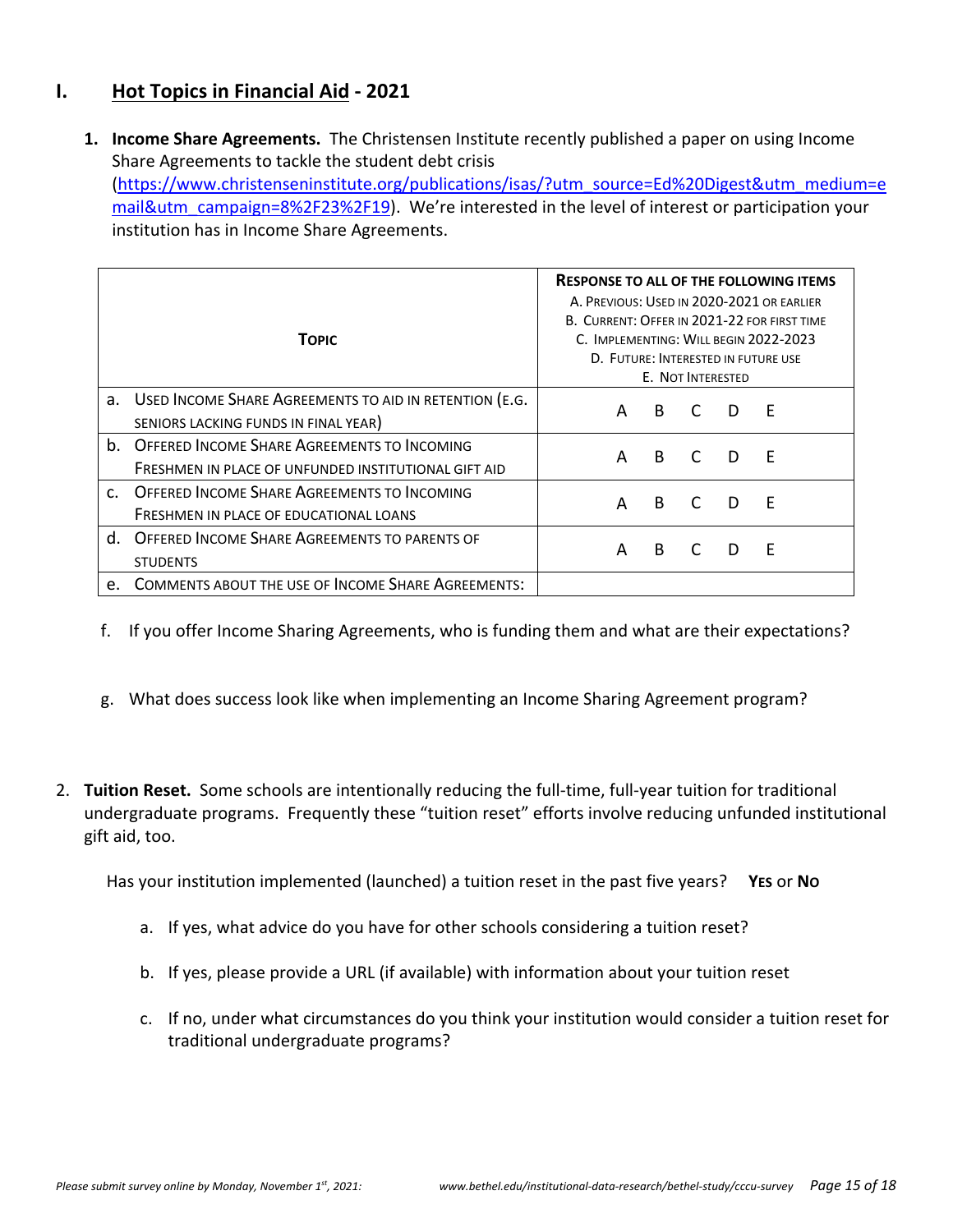- 3. **COVID CRISIS.** Did your institution make any Fall 2021 pricing changes in response to the COVID pandemic? (choose as many as apply)
	- a. No
	- b. We reduced tuition for online instruction
	- c. We reduced room/board
	- d. Other/Comment(s):
- 4. Did the COVID crisis prompt any significant changes to financial aid operations for fall 2021, such as staff working remotely, virtual visits with students, new office hours?
	- a. No
	- b. Yes

If yes, please provide a brief summary of the change(s) you have made:

- 5. Retention of continuing students for fall 2021: (check with enrollment)
	- a. Significantly better than last year
	- b. Slightly better than last year
	- c. Similar to last year
	- d. Slightly below last year
	- e. Significantly below last year
- 6. Size of entering new student cohort for fall 2021: (check with admissions)
	- a. Significantly better than last year
	- b. Slightly better than last year
	- c. Similar to last year
	- d. Slightly below last year
	- e. Significantly below last year
- 7. **COVID Lessons Learned.** In year two of the pandemic, what are some lessons learned and/or strategies you are considering? (Check all that apply)
	- a. Administration Changes/Reorganization
	- b. Changes to Academic Programs
	- c. Changes to Study Abroad
	- d. Competency‐Based Education
	- e. LRAP (Loan Repayment Assistance Program)
	- f. Office Staffing Changes
	- g. Strategic Partnerships
	- h. Tuition Freeze
	- i. Other/Comment(s):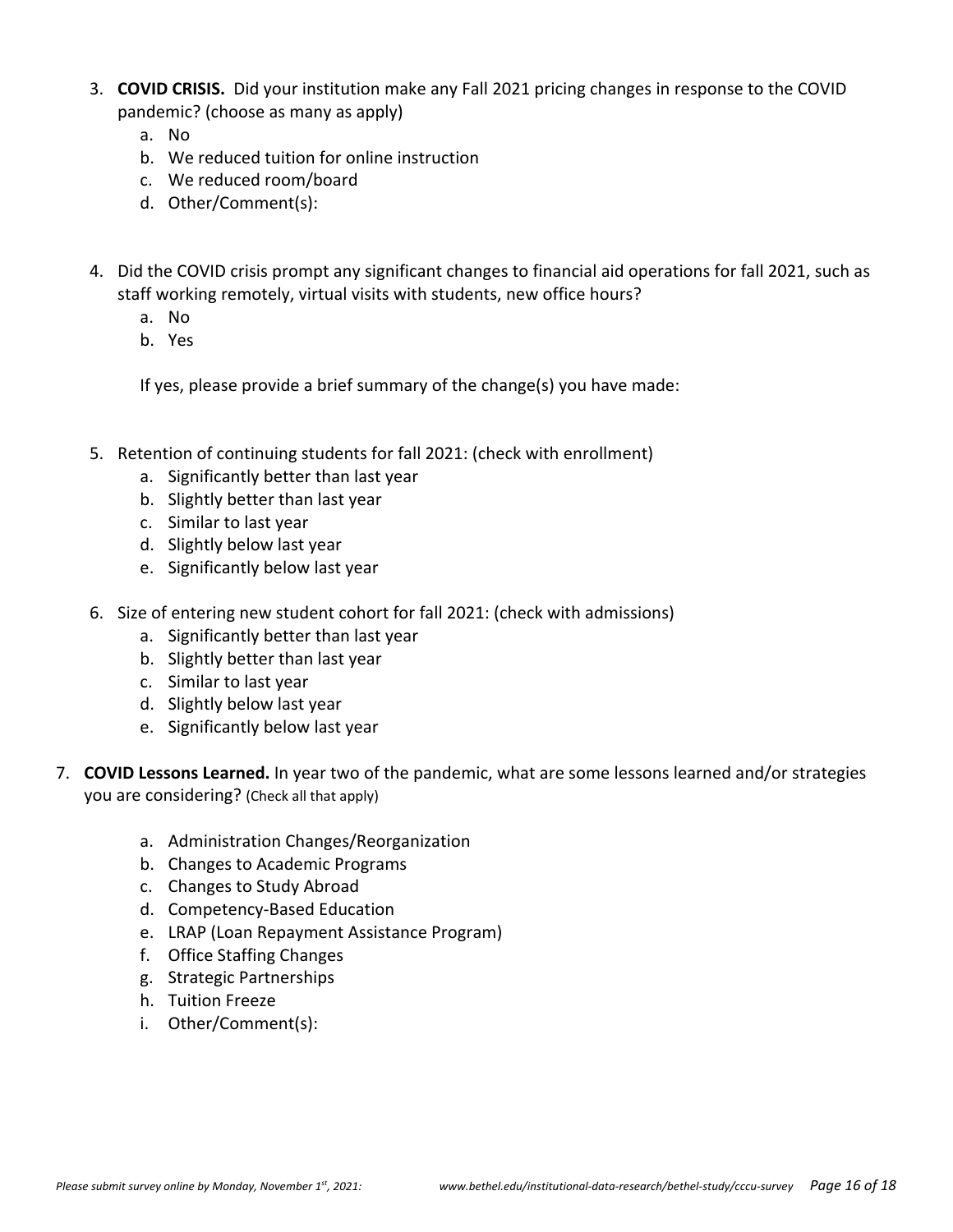# **Thank you for completing the Annual Financial Aid Survey of CCCU Member Institutions!**

Please do not submit this worksheet. All responses must be submitted using a web‐based survey located at **www.bethel.edu/institutional-data-research/bethel-study/cccu-survey**

Please submit your responses by **Monday, November 1st, 2021**.